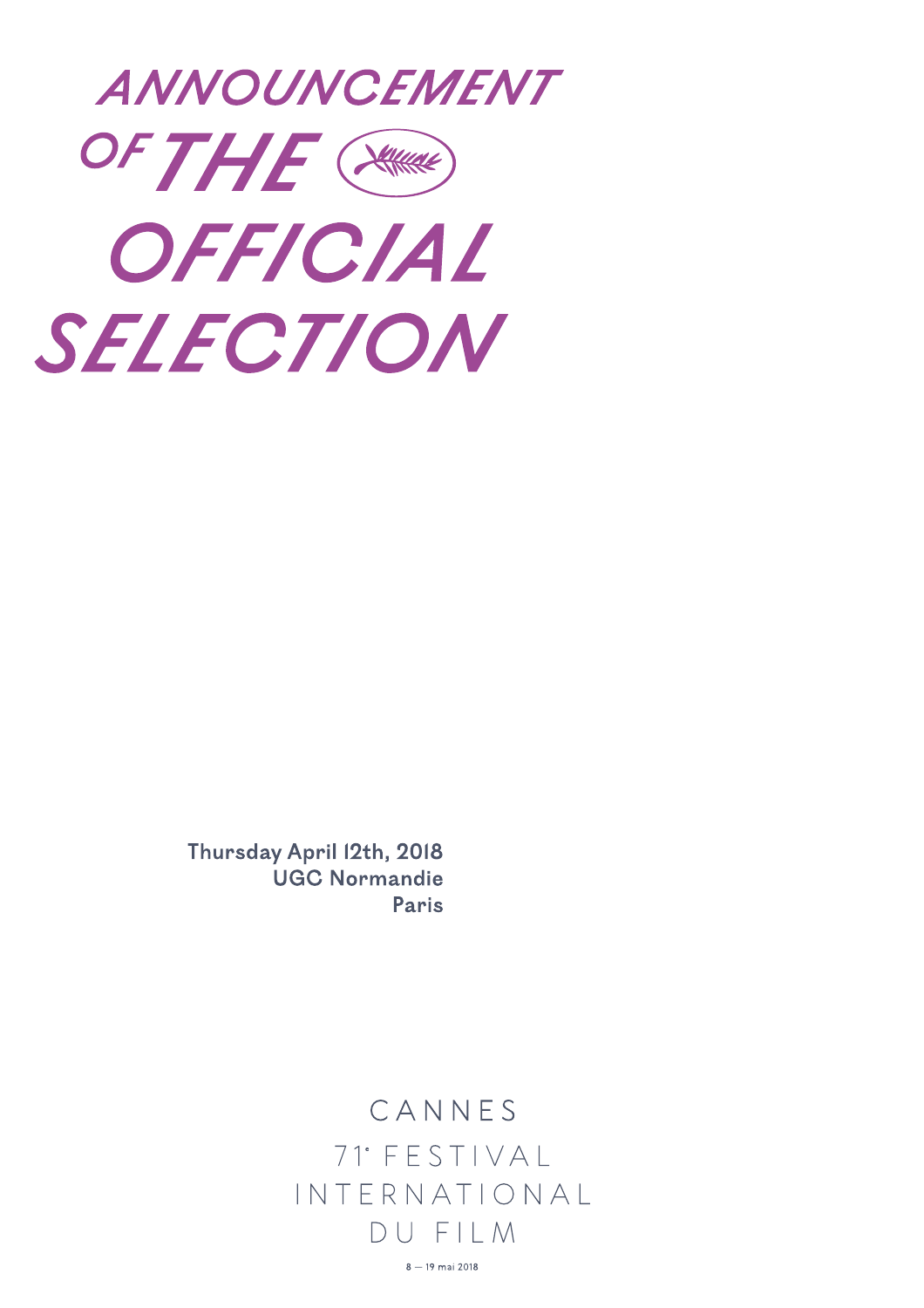

#### **THE COMPETITION JURY 2018**

 **Cate BLANCHETT –** *President* Actress, Producer / Australia

 **CHANG Chen** Actor / China

 **Ava DUVERNAY** Screenwriter, Director, Producer / United States

 **Robert GUÉDIGUIAN** Director, Screenwriter, Producer / France

 **Khadja NIN** Songwriter, Composer, Singer / Burundian

 **Léa SEYDOUX** Actress / France

 **Kristen STEWART** Actress / United States

 **Denis VILLENEUVE** Director, Screenwriter / Canadian

 **Andrey ZVYAGINTSEV** Director, Screenwriter / Russia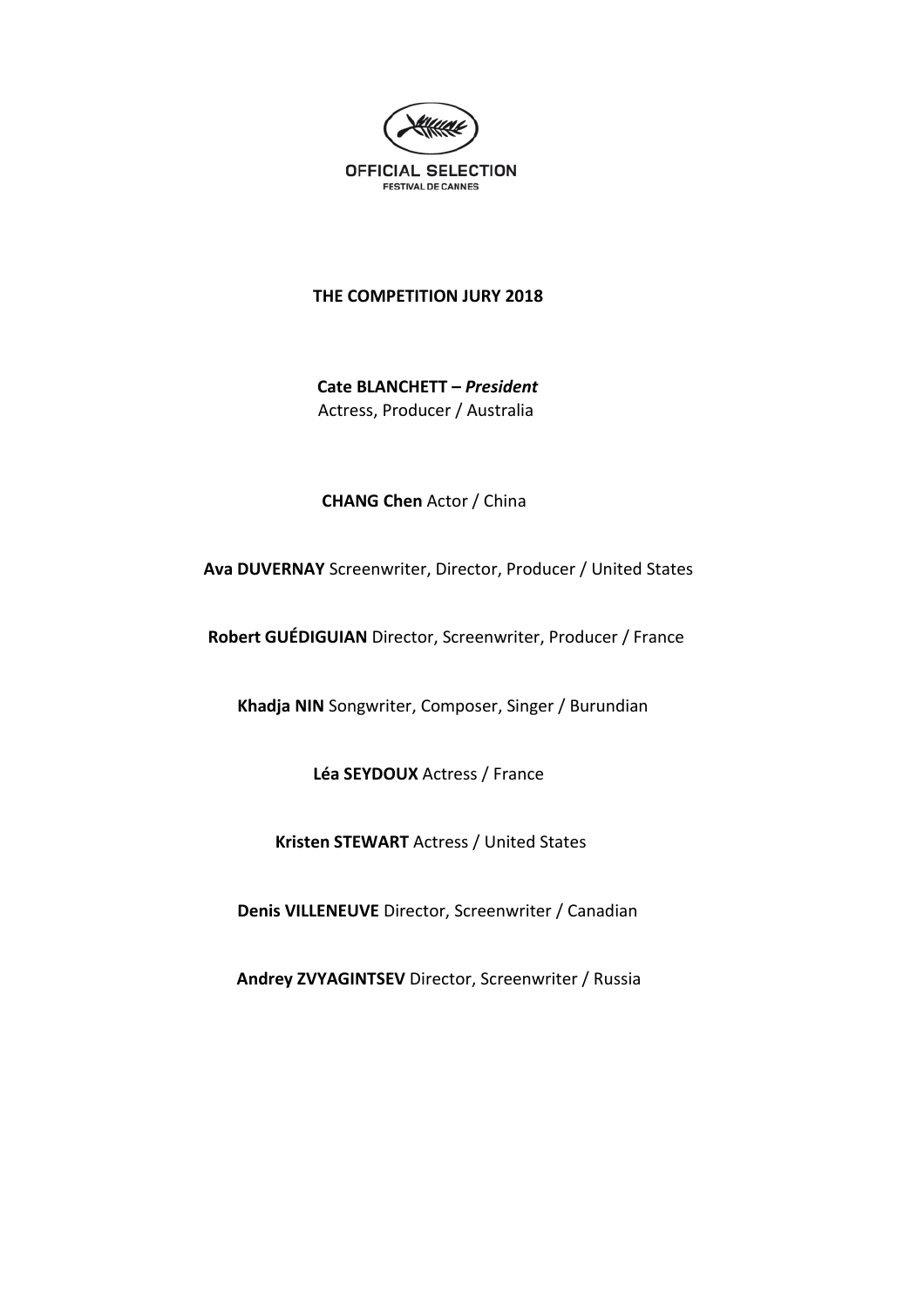

8 to 19 May 2018

#### **Opening film:**

| Asghar FARHADI        | <b>TODOS LO SABEN</b><br>(EVERYBODY KNOWS)      | Comp.      | 2h12             |
|-----------------------|-------------------------------------------------|------------|------------------|
|                       | ***                                             |            |                  |
| Stéphane BRIZÉ        | <b>AT WAR</b>                                   |            | 1h <sub>53</sub> |
| Nuri Bilge CEYLAN     | <b>AHLAT AGACI</b><br>(THE WILD PEAR TREE)      |            | 3h08             |
| Sergey DVORTSEVOY     | <b>AYKA</b>                                     |            | 1h40             |
| <b>Matteo GARRONE</b> | <b>DOGMAN</b>                                   |            | 1h42             |
| Jean-Luc GODARD       | THE IMAGE BOOK                                  |            | 1h25             |
| Yann GONZALEZ         | <b>KNIFE + HEART</b>                            |            | 1h40             |
| Ryusuke HAMAGUCHI     | NETEMO SAMETEMO (ASAKO I & II)<br>(ASAKO I & H) |            | 1h59             |
| Christophe HONORÉ     | <b>SORRY ANGEL</b>                              |            | 2h12             |
| Eva HUSSON            | <b>GIRLS OF THE SUN</b>                         |            | 1h55             |
| JIA Zhang-Ke          | <b>JIANG HU ER NV</b><br>(ASH IS PUREST WHITE)  |            | 2h21             |
| KORE-EDA Hirokazu     | <b>MANBIKI KAZOKU</b><br>(SHOPLIFTERS)          |            | 2h01             |
| Nadine LABAKI         | <b>CAPHARNAÜM</b>                               |            | 2 <sub>h</sub>   |
| LEE Chang-Dong        | <b>BURNING</b>                                  |            | 2h28             |
| Spike LEE             | <b>BLACKKKLANSMAN</b>                           |            | 2h08             |
| David Robert MITCHELL | <b>UNDER THE SILVER LAKE</b>                    |            | 2h19             |
| Jafar PANAHI          | <b>SE ROKH</b><br>(3 FACES)                     |            | 1h40             |
| Pawel PAWLIKOWSKI     | <b>ZIMNA WOJNA</b><br>(COLD WAR)                |            | 1h24             |
| Alice ROHRWACHER      | <b>LAZZARO FELICE</b><br>(HAPPY AS LAZZARO)     |            | 2h05             |
| Kirill SEREBRENNIKOV  | <b>LETO</b>                                     |            | 2h06             |
| A.B. SHAWKY           | <b>YOMEDDINE</b>                                | $1st$ film | 1h37             |

\*\*\*

**Closing film :**

Terry GILLIAM **THE MAN WHO KILLED DON QUIXOTE** *Out of*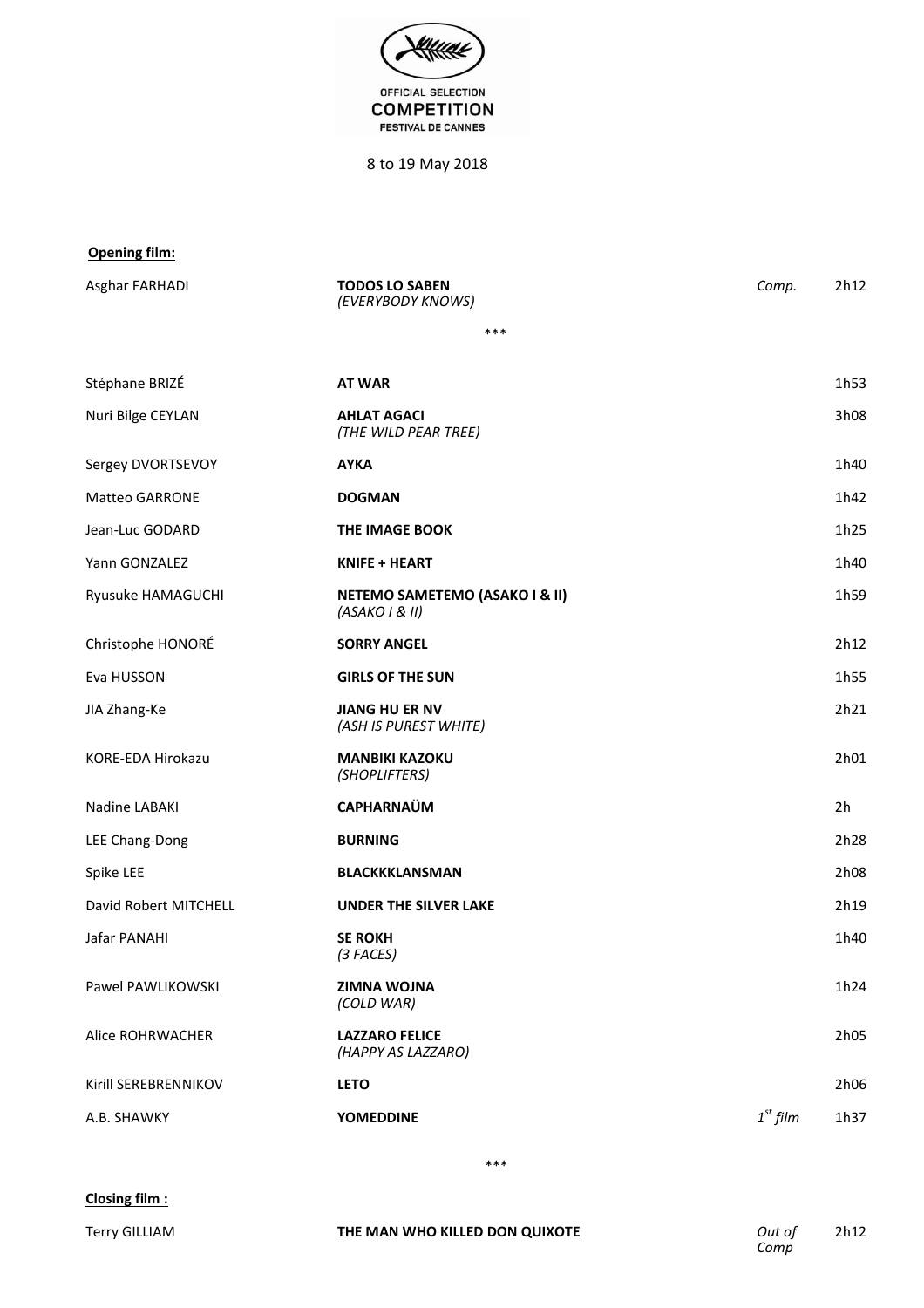

| <b>Opening film:</b>                 |                                                                           |               |                |
|--------------------------------------|---------------------------------------------------------------------------|---------------|----------------|
| Sergei LOZNITSA                      | <b>DONBASS</b>                                                            |               | 2h01           |
|                                      | ***                                                                       |               |                |
|                                      |                                                                           |               |                |
| Ali ABBASI                           | <b>GRÄNS</b><br>(BORDER)                                                  |               | 1h48           |
| Meryem BENM'BAREK                    | <b>SOFIA</b>                                                              | $1st$ film    | 1h20           |
| Andréa BESCOND<br>Eric METAYER       | <b>LITTLE TICKLES</b>                                                     | $1^{st}$ film | 1h43           |
| BI Gan                               | DI QIU ZUI HOU DE YE WAN<br>(LONG DAY'S JOURNEY INTO NIGHT)               |               | 2h10           |
| Nandita DAS                          | <b>MANTO</b>                                                              |               | 1h52           |
| Antoine DESROSIÈRES                  | <b>SEXTAPE</b>                                                            |               | 1h38           |
| Lukas DHONT                          | <b>GIRL</b>                                                               | $1st$ film    | 1h40           |
| Alejandro FADEL                      | MUERE, MONSTRUO, MUERE                                                    |               | 1h46           |
| Vanessa FILHO                        | <b>ANGEL FACE</b>                                                         | $1st$ film    | 1h48           |
| Valeria GOLINO                       | <b>EUFORIA</b>                                                            |               | 1h55           |
| Gaya JIJI                            | <b>MY FAVORITE FABRIC</b>                                                 | $1st$ film    | 1h35           |
| Wanuri KAHIU                         | <b>RAFIKI</b>                                                             |               | 1h22           |
| Etienne KALLOS                       | <b>DIE STROPERS</b><br>(THE HARVESTERS)                                   | $1st$ film    | 1h46           |
| Ulrich KÖHLER                        | <b>IN MY ROOM</b>                                                         |               | 1h59           |
| Luis ORTEGA                          | L'ANGE<br>(EL ÁNGEL)                                                      |               | 2 <sub>h</sub> |
| João SALAVIZA<br>Renée NADER MESSORA | <b>CHUVA É CANTORIA NA ALDEIA DOS MORTOS</b><br>(THE DEAD AND THE OTHERS) |               | 1h54           |
| Adilkhan YERZHANOV                   | LASKOVOE BEZRAZLICHIE MIRA                                                |               | 1h40           |

*(THE GENTLE INDIFFERENCE OF THE WORLD)*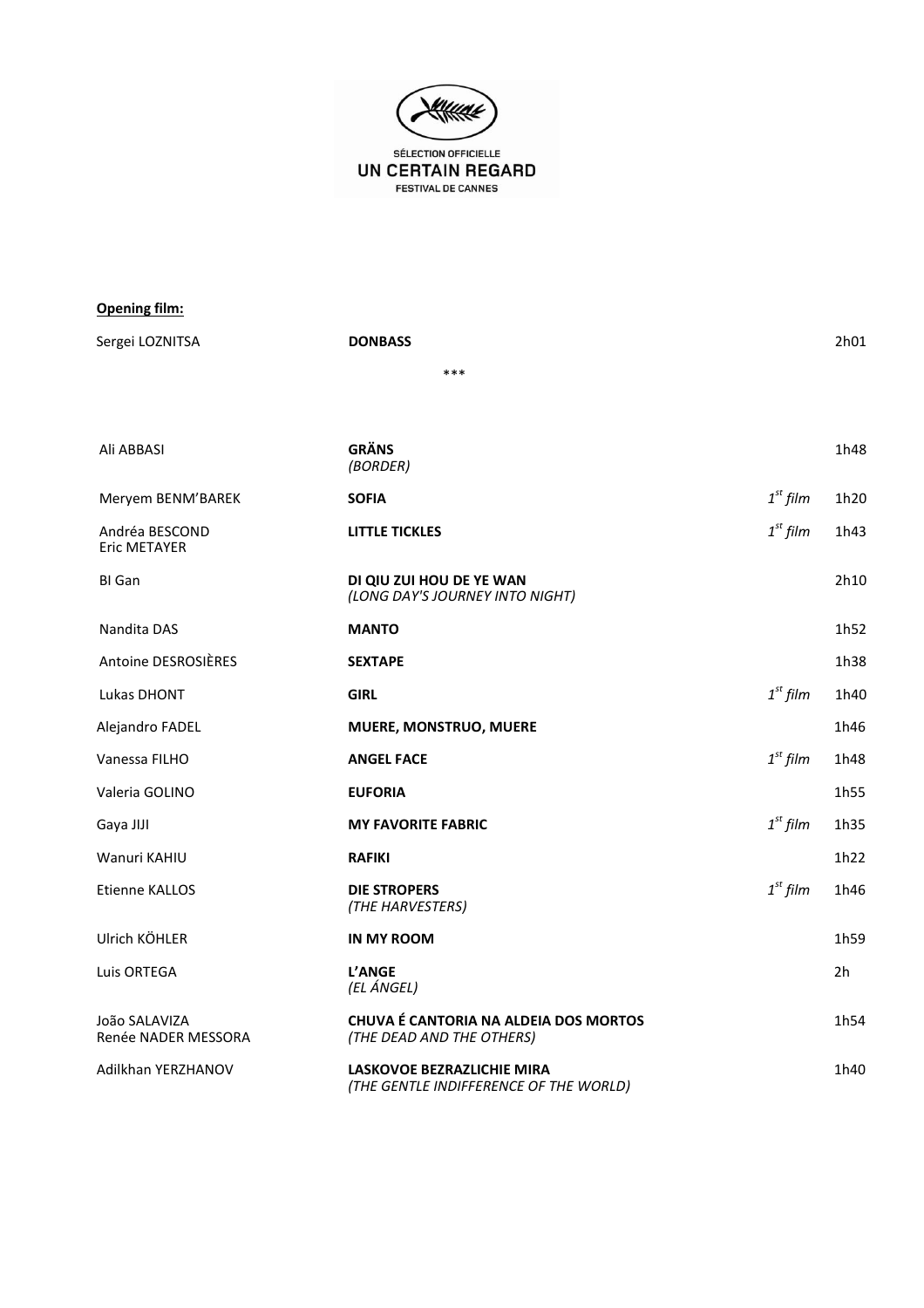

#### **Out of Competition:**

| Ron HOWARD       | <b>SOLO: A STAR WARS STORY</b> | 2h15 |
|------------------|--------------------------------|------|
| Gilles LELLOUCHE | <b>SINK OR SWIM</b>            | 2h02 |
| Lars VON TRIER   | THE HOUSE THAT JACK BUILT      | 2h35 |

#### **Midnight Screenings:**

| Ramin BAHRANI   | <b>FAHRENHEIT 451</b>                  |            | 1h40             |
|-----------------|----------------------------------------|------------|------------------|
| Kevin MACDONALD | <b>WHITNEY</b>                         |            | 2h               |
| Joe PENNA       | <b>ARCTIC</b>                          | $1st$ film | 1h37             |
| YOON Jong-Bin   | <b>GONGJAK</b><br>(THE SPY GONE NORTH) |            | 2h <sub>20</sub> |

#### **Special Screenings:**

| Aditya ASSARAT<br><b>Wisit SASANATIENG</b><br>Chulayarnon SIRIPHOL<br>Apichatpong WEERASETHAKUL | <b>10 YEARS THAILAND</b>                              | 1h35 |
|-------------------------------------------------------------------------------------------------|-------------------------------------------------------|------|
| Nicolas CHAMPEAUX<br>Gilles PORTE                                                               | THE STATE AGAINST MANDELA AND THE OTHERS              | 1h45 |
| <b>Raul DE LA FUENTE</b><br>Damian NENOW                                                        | <b>ANOTHER DAY OF LIFE</b>                            | 1h26 |
| Carlos DIEGUES                                                                                  | O GRANDE CIRCO MÍSTICO<br>(THE GREAT MYSTICAL CIRCUS) | 1h45 |
| <b>Romain GOUPIL</b>                                                                            | ON THE ROAD IN FRANCE                                 | 2h19 |
| Michel TOESCA                                                                                   | TO THE FOUR WINDS                                     | 1h40 |
| <b>WANG Bing</b>                                                                                | <b>DEAD SOULS</b>                                     | 8h16 |
| Wim WENDERS                                                                                     | <b>POPE FRANCIS - A MAN OF HIS WORD</b>               | 1h36 |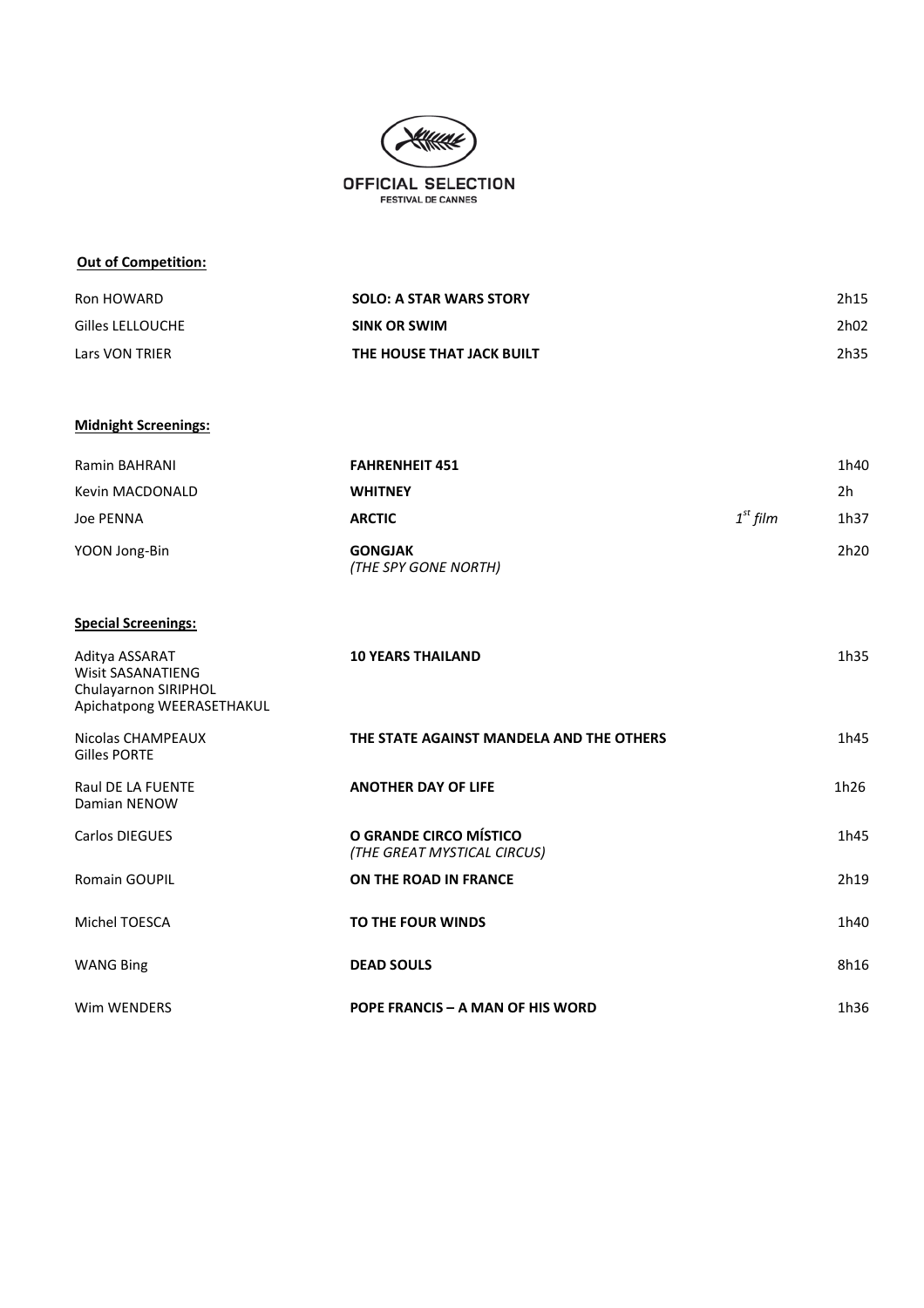

### CANNES COURT MÉTRAGE

| Logan GEORGE<br>Celine HELD                                                       | <b>CAROLINE</b>                       |           | <b>USA</b>  | 12'   |
|-----------------------------------------------------------------------------------|---------------------------------------|-----------|-------------|-------|
| Oren GERNER                                                                       | <b>GABRIEL</b>                        |           | France      | 12'   |
| Raymund Ribay GUTIERREZ                                                           | <b>JUDGEMENT</b>                      |           | Philippines | 15'   |
| HIRASE Kentaro, KAWAMURA Genki,<br>SATO Masahiko, SEKI Yutaro,<br>TOYOTA Masayuki | <b>DUALITY</b>                        |           | Japan       | 14'   |
| Saeed JAFARIAN                                                                    | <b>TARIKI</b><br>(UMBRA)              |           | Iran        | 15'   |
| Marta PAJEK                                                                       | $\mathbf{III}$                        | animation | Poland      | $12'$ |
| WEI Shujun                                                                        | YAN BIAN SHAO NIAN<br>(ON THE BORDER) |           | China       | 15'   |
| <b>Charles WILLIAMS</b>                                                           | <b>ALL THESE CREATURES</b>            |           | Australia   | 13'   |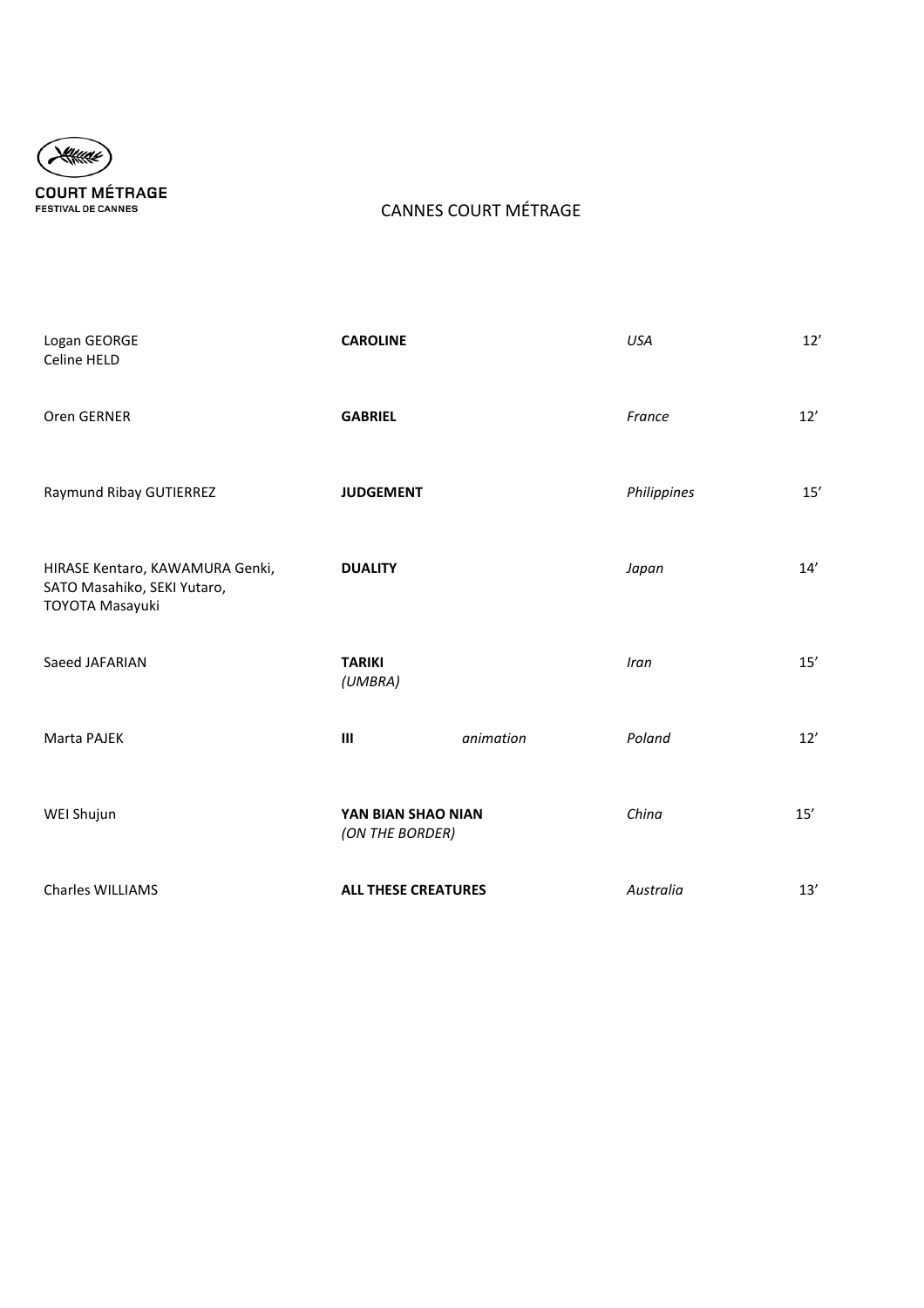

### THE CINÉFONDATION SELECTION 2018

| Ori AHARON                                                                                                       | <b>DOLFIN MEGUMI</b><br>(Rubber Dolphin)                                        | Steve Tisch School of Film & Television,<br>Tel Aviv University<br>Israel | 28'          |
|------------------------------------------------------------------------------------------------------------------|---------------------------------------------------------------------------------|---------------------------------------------------------------------------|--------------|
| Zhannat ALSHANOVA                                                                                                | <b>END OF SEASON</b>                                                            | The London Film School<br>UK                                              | 23'          |
| Louise AUBERTIN, Éloïse GIRARD,<br>Marine MENEYROL, Jonas RITTER,<br>Loucas RONGEART, Amandine<br><b>THOMOUX</b> | <b>SAILOR'S DELIGHT</b>                                                         | <b>ESMA</b><br>France                                                     | $6^{\prime}$ |
| Lucia BULGHERONI                                                                                                 | <b>INANIMATE</b>                                                                | <b>NFTS</b><br>UK                                                         | 8'           |
| Diego CÉSPEDES                                                                                                   | EL VERANO DEL LEÓN ELÉCTRICO<br>(The Summer of the Electric Lion)               | Universidad de Chile - ICEI<br>Chile                                      | 22'          |
| Jamie DACK                                                                                                       | PALM TREES AND POWER LINES                                                      | NYU Tisch School of the Arts<br><b>USA</b>                                | 15'          |
| DI Shen                                                                                                          | DONG WU XIONG MENG<br>(The Storms in Our Blood)                                 | Shanghai Theater Academy<br>China                                         | 31'          |
| Laura GARCIA                                                                                                     | <b>FRAGMENT DE DRAME</b><br>(A Piece of Tragedy)                                | La Fémis<br>France                                                        | 24'          |
| Constanza GATTI                                                                                                  | <b>CINCO MINUTOS AFUERA</b><br>(Five Minutes Outside)                           | Universidad del Cine (FUC)<br>Argentina                                   | 10'          |
| Ariel GUTIÉRREZ                                                                                                  | LOS TIEMPOS DE HÉCTOR<br>(Hector's Nightfall)                                   | CCC<br>Mexico                                                             | 29'          |
| Eryk LENARTOWICZ                                                                                                 | <b>DOTS</b>                                                                     | AFTRS<br>Australia                                                        | 23'          |
| Marta MAGNUSKA                                                                                                   | <b>INNY</b><br>(The Other)                                                      | PWSFTviT<br>Poland                                                        | 5'           |
| Georgiana MOLDOVEANU                                                                                             | <b>ALBASTRU SI ROSU, IN</b><br><b>PROPORTII EGALE</b><br>(Equally Red and Blue) | UNATC I.L. CARAGIALE<br>Romania                                           | 21'          |
| Pier Lorenzo PISANO                                                                                              | <b>COSÌ IN TERRA</b><br>(As It Is on Earth)                                     | Centro Sperimentale di Cinematografia<br>Italy                            | 13'          |
| Igor POPLAUHIN                                                                                                   | <b>KALENDAR</b><br>(Calendar)                                                   | Moscow School of New Cinema<br>Russia                                     | 28'          |
| Arian VAZIRDAFTARI                                                                                               | <b>MESLE BACHE ADAM</b><br>(Like a Good Kid)                                    | Tehran University of Dramatic Arts<br>Iran                                | 20'          |
| Andrew ZOX                                                                                                       | <b>I AM MY OWN MOTHER</b>                                                       | San Francisco State University<br><b>USA</b>                              | 23'          |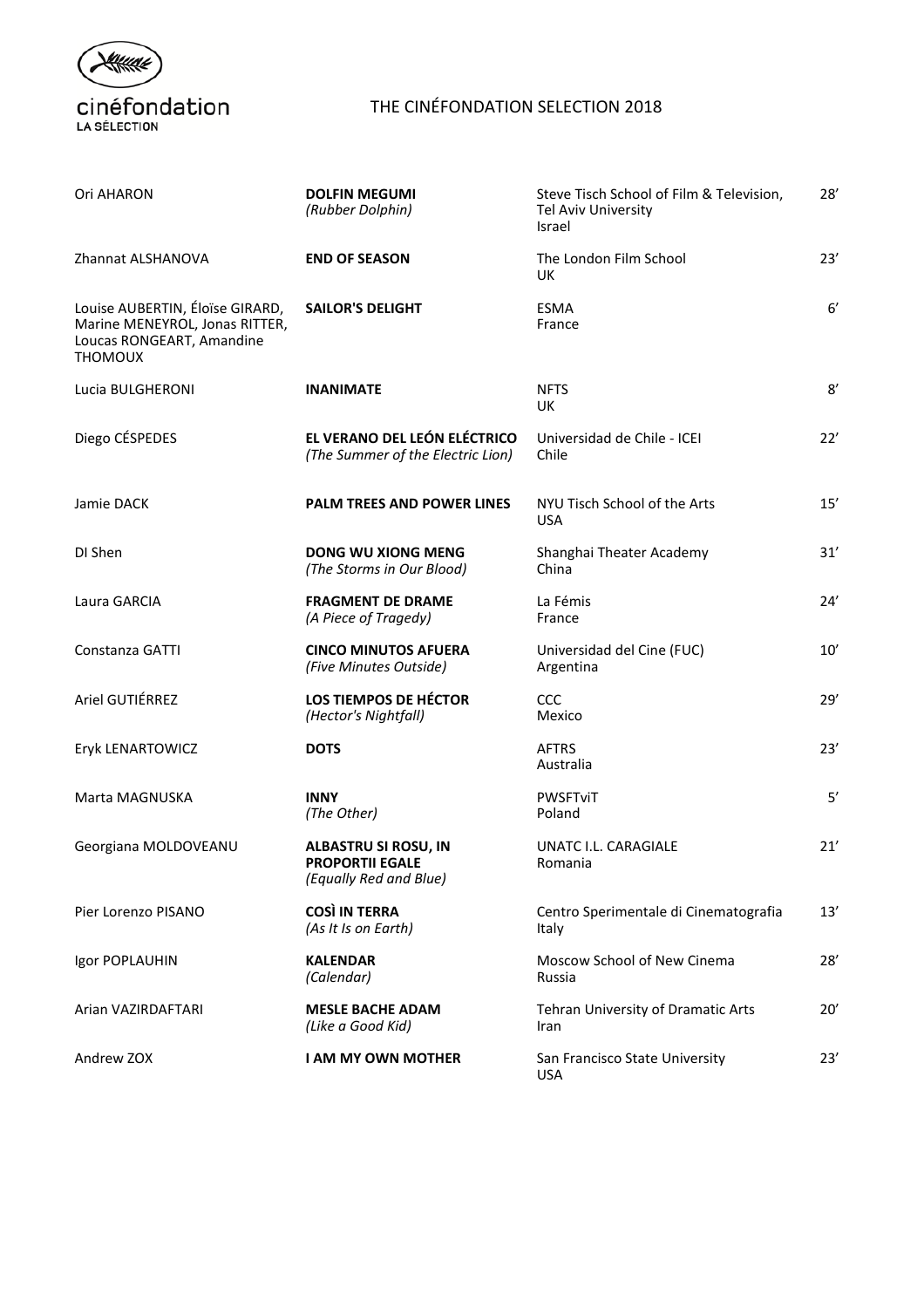

| <b>Bruce BERESFORD</b>    | <b>DRIVING MISS DAISY</b>                                                                 | 1h40 |
|---------------------------|-------------------------------------------------------------------------------------------|------|
| Ingmar BERGMAN            | DET SJUNDE INSEGLET<br>(THE SEVENTH SEAL)                                                 | 1h36 |
| Sergey BONDARCHUK         | <b>VOYNA I MIR. FILM 1. ANDREI BOLKONSKY</b><br>(WAR AND PEACE. FILM 1. ANDREI BOLKONSKY) | 2h27 |
| Mark COUSINS              | THE EYES OF ORSON WELLES                                                                  | 1h55 |
| Vittorio DE SICA          | <b>LADRI DI BICICLETTE</b><br>(BICYCLE THIEVES)                                           | 1h29 |
| Henri DECOIN              | <b>BEATING HEART</b>                                                                      | 1h37 |
| Djibril DIOP MAMBETY      | <b>HYENAS</b>                                                                             | 1h50 |
| Safi FAYE                 | <b>FAD JAL</b>                                                                            | 1h52 |
| <b>Emilio FERNANDEZ</b>   | <b>ENAMORADA</b>                                                                          | 1h39 |
| Pamela B. GREEN           | <b>BE NATURAL: THE UNTOLD STORY OF ALICE GUY-BLACHÉ</b>                                   | 2h00 |
| <b>Rolands KALNINS</b>    | ČETRI BALTI KREKLI<br>(FOUR WHITE SHIRTS)                                                 | 1h20 |
| <b>Marin KARMITZ</b>      | <b>BLOW FOR BLOW</b>                                                                      | 2h13 |
| <b>Stanley KUBRICK</b>    | 2001: A SPACE ODYSSEY                                                                     | 2h44 |
| Susan LACY                | <b>JANE FONDA IN FIVE ACTS</b>                                                            | 1h30 |
| Jane MAGNUSSON            | <b>BERGMAN - A YEAR IN A LIFE</b>                                                         | 1h57 |
| Jan NĚMEC                 | <b>DÉMANTY NOCI</b><br>(DIAMONDS OF THE NIGHT)                                            | 1h18 |
| OZU Ysujiro               | <b>TOKYO MONOGATARI</b><br>(TOKYO STORY)                                                  | 2h15 |
| Jean-Paul RAPPENEAU       | <b>CYRANO DE BERGERAC</b>                                                                 | 2h15 |
| Pierre RISSIENT           | <b>FIVE AND THE SKIN</b>                                                                  | 1h35 |
| Jacques RIVETTE           | <b>THE NUN</b>                                                                            | 2h15 |
| Paulo ROCHA               | A ILHA DOS AMORES                                                                         | 2h49 |
| George SLUIZER            | JOAO A FACA E O RIO<br>(JOAO AND THE KNIFE)                                               | 1h30 |
| Fernando Ezequiel SOLANAS | LA HORA DE LOS HORNOS<br>(THE HOUR OF THE FURNACES)                                       | 1h25 |
| Paulin Soumanou VIEYRA    | <b>LAMB</b>                                                                               | 18'  |
| Margarethe VON TROTTA     | A LA RECHERCHE D'INGMAR BERGMAN                                                           | 1h45 |
| <b>Billy WILDER</b>       | THE APARTMENT                                                                             | 2h05 |